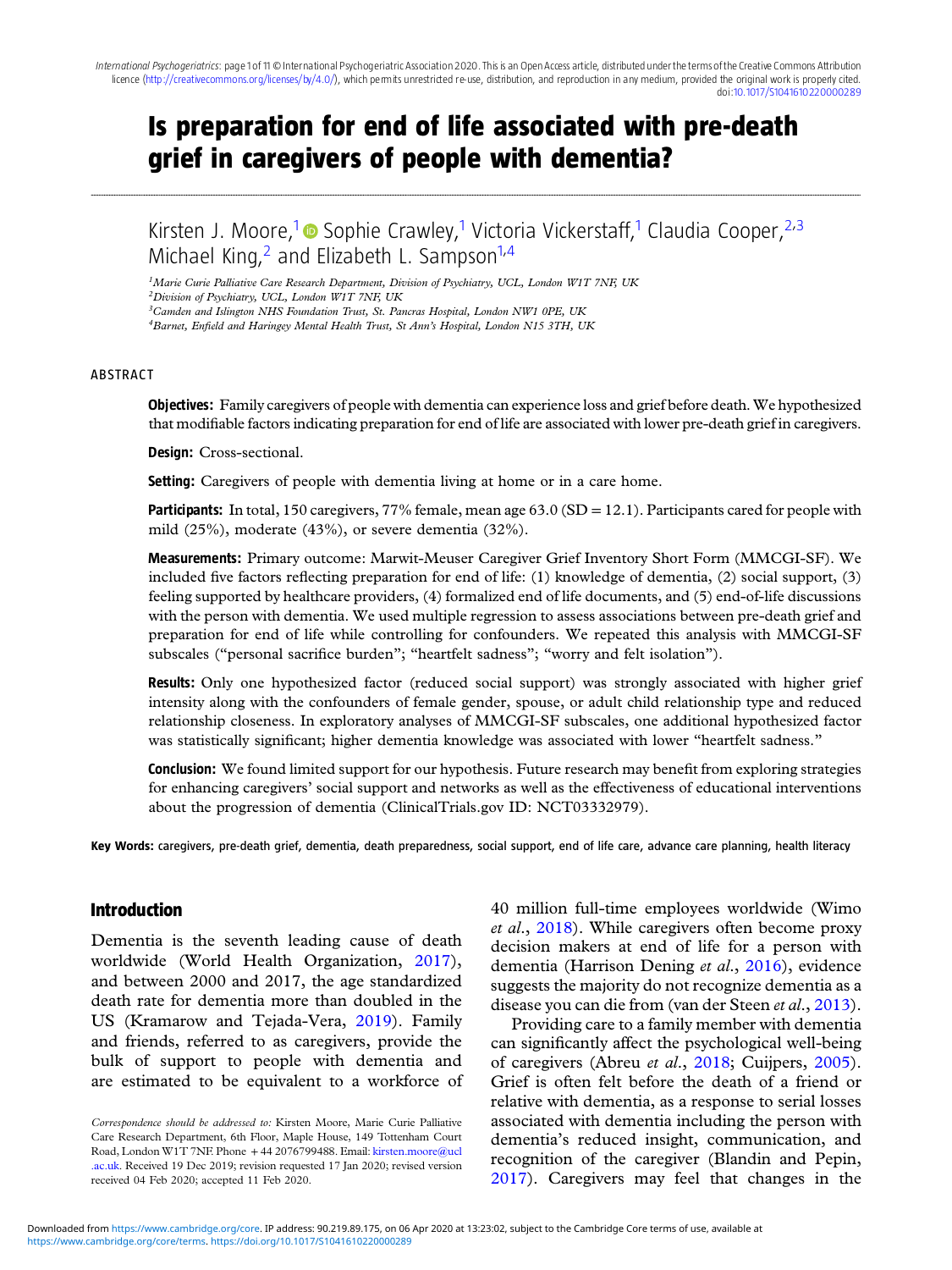person with dementia are so profound they are no longer the person they have previously known, thus triggering a process of grief. The process of placing someone with dementia in a care home or nursing home can be a significant loss and intensely distressing for caregivers (Afram *et al.*, [2014](#page-9-0); Moore and Dow, [2015](#page-10-0)). A concept analysis by Lindauer and Harvath [\(2014\)](#page-10-0) defined pre-death grief as:

> ... the caregiver's emotional and physical response to the perceived losses in a valued care recipient. Family caregivers experience a variety of emotions (e.g. sorrow, anger, yearning and acceptance) that can wax and wane over the course of a dementing disease, from diagnosis to the end of life.

It is distinguished from anticipatory grief as it relates to losses already experienced, not only to anticipation of loss (Blandin and Pepin, [2017](#page-9-0); Lindauer and Harvath, [2014\)](#page-10-0). Between 47% and 71% of family caregivers of people with dementia experience pre-death grief (Chan et al., [2013\)](#page-9-0). Higher pre-death grief is associated with complicated grief after death (Romero *et al.*, [2014](#page-10-0)), so emotional support for grief during care rather than solely after the death may be beneficial (Schulz et al., [2003](#page-10-0)). Complicated grief or prolonged grief disorder refers to severe, longerterm, maladaptive forms of grief which may impact around one in ten bereaved persons and is considered a disorder requiring further research to be included in the Diagnostic and Statistical Manual of Mental Disorders (Prigerson et al., [2008\)](#page-10-0). Here we acknowledge that pre-death grief is not complicated grief; however, some people may experience intense and long-term (more than 6 or 12 months) pre-death grief which may be more consistent with complicated grief.

Meuser and Marwit developed a Stage Sensitive model of pre-death grief in dementia which ascribes loss to either the caregiver (e.g. reduced employment), the person with dementia (e.g. memory loss and taking part in activities), or to loss of the relationship (e.g. reduced conversation and companionship) (Meuser and Marwit, [2001\)](#page-10-0). The focus of loss differs between adult children and spouses and alters as dementia progresses. The authors used this model to develop the Marwit-Meuser Caregiver Grief Inventory (MMCGI) to assess pre-death grief (Marwit and Meuser, [2002](#page-10-0)); later revised to a short form [MMCGI-SF (Marwit and Meuser, [2005](#page-10-0))]. The tool contains three subscales: "personal sacrifice burden"; "heartfelt sadness and longing"; and "worry and felt isolation."

Preparation for end of life has been closely tied to grief and has medical, psychosocial, spiritual, and practical components (Hebert et al., [2006](#page-10-0)b; [2008\)](#page-10-0), including having a named person to make decisions, knowing what to expect from the terminal condition, and having finances in place (Steinhauser et al., [2001](#page-10-0)).

Good communication with healthcare providers to discuss prognosis, treatments, cultural, spiritual, and practical issues and managing family conflict is critical (Hebert et al., [2006](#page-10-0)b).

Not being preparation for end of life is associated with higher levels of complicated grief in bereave-ment (Barry et al., [2002](#page-9-0); Hebert et al., [2006a](#page-9-0); Schulz et al., [2015](#page-10-0)) but has not been explored in the context of pre-death grief. We aimed to examine the relationship between pre-death grief in caregivers of people with dementia and how well caregivers are prepared for that death. Using the MMGCI-SF as the primary outcome, we tested the hypothesis that factors indicating preparation for end of life are associated with lower pre-death grief in caregivers of people with dementia. Secondary aims were to explore other demographic factors associated with pre-death grief and whether there were different associated factors for the three subscales of the MMCGI-SF.

As there are currently no validated tools that measure death preparedness among caregivers of people with dementia (Durepos et al., [2019](#page-9-0)), we identified five factors that reflected the broad components of preparation for end of life. To help inform development of interventions, we focused on factors that are potentially modifiable. Our first factor reflected understanding of what to expect from the terminal condition (dementia) (Steinhauser et al., [2001\)](#page-10-0). Caregivers who feel well supported by and have good relationships with their family feel better able to prepare for end of life (Breen *et al.*, [2018](#page-9-0)); therefore, we included a measure of social support. Having a good relationship with healthcare providers (Hebert et al., [2006b](#page-10-0)) enables caregivers to ask questions about dementia progression. Being engaged in advance care planning has been associated with high preparation for end of life (Barry *et al.*, [2002](#page-9-0); Hebert et al., [2006](#page-9-0)a; Schulz et al., [2015](#page-10-0)); therefore, we included having any formal documents about end of life care as our fourth factor. Family members often become proxy decision makers and may regret not having had discussions with the person in the earlier stages of dementia (Hirschman et al., [2008](#page-10-0)) so we included having discussed end-of-life matters with the person with dementia as our fifth factor.

## **Methods**

We undertook a cross-sectional study of family caregivers of people with dementia living in England and Wales.

#### Ethical approval

Ethics approval was obtained through the London – South East Research Ethics Committee (Reference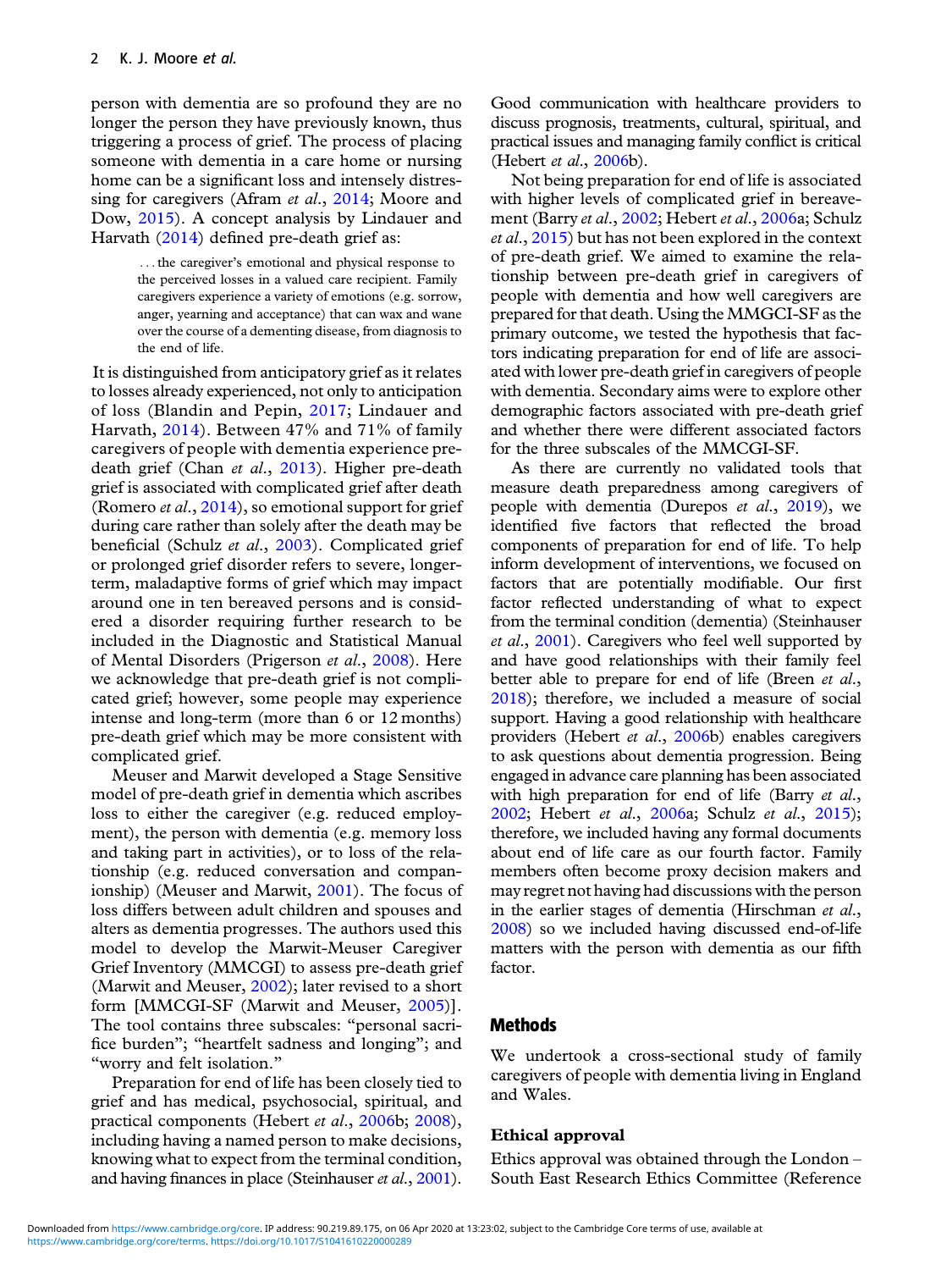17/LO/1881) and the University College London Research Ethics Committee (Reference 11755/001). The study was approved by the Health Research Authority (Sponsor Reference Number 17/0477). Participants provided written informed consent.

## **Eligibility**

Eligible caregivers provided practical, social, emotional, or supervisory support to a friend or family member with a formal diagnosis of any dementiarelated disease. Caregivers were aged 18 and over and lived in England or Wales. The person they cared for could live at home or in a care home. We included caregivers whether or not they were the primary caregiver. We also allowed more than one caregiver in a family to participate as we felt that the experience of grief and loss would be different even within the same family unit. Caregivers who were not able to communicate in English or who did not have capacity to provide informed consent were excluded.

## Recruitment

Participants were recruited through various avenues. The study was included on the National Institute for Health Research (NIHR) Clinical Research Network Portfolio. Nine healthcare services (including mental health, community and hospital services within geographic catchments: 4XLondon, 3XSouth Eastern England, 1XWelsh, and 1XNorthern England) identified caregivers to participate in the study. Sites identified caregivers known to their service either via memory services, Admiral Nursing services (specialist dementia care nurses in the UK), community mental health services, or previous research.

We also recruited through the Join Dementia Research (JDR) website ([www.joindementiaresearch](https://www.joindementiaresearch.nihr.ac.uk/) [.nihr.ac.uk/](https://www.joindementiaresearch.nihr.ac.uk/)). JDR is a self-registration service that enables volunteers to register their interest in taking part in dementia research. The register had approximately 39,000 registered volunteers during study recruitment. JDR searches were conducted using postcode radiuses to identify volunteers spread across England and Wales. We contacted matched volunteers to invite them to take part. The study was also promoted by the Alzheimer's Society (UK), Admiral Nursing services, and on the research team's website. Participant assessments occurred from January 2018 to January 2019.

We ensured caregivers had a minimum of three days to consider the Participant Information Sheet before agreeing verbally to take part. We booked in a face to face assessment and sent them a paper copy of the Health Literacy Questionnaire (HLQ) (Osborne et al., [2013](#page-10-0)) to complete before the interview to reduce the length of the interview.

## Data collection

We collected the HLQ of caregivers and completed a case report form with structured questionnaires and open and closed questions that we estimated would take between one and a half to two hours to complete. The questionnaires included the MMCGI-SF (Marwit and Meuser, [2005\)](#page-10-0), our primary outcome, along with our indicators of preparation for end of life (described below). We also used the Clinical Dementia Rating (Morris, [1993](#page-10-0)), the Duke University Religion Index (Koenig and Büssing, [2010](#page-10-0)), Hospital Anxiety and Depression Scale (Zigmond and Snaith, [1983\)](#page-10-0), and the Relationship Closeness Scale (Whitlatch et al., [2001](#page-10-0)). See Table [1](#page-3-0) for the measures recorded.

## Indicators of preparation for end of life

We operationalized our five factors indicating preparation for end of life as follows (additional details on the scales are in Table [1\)](#page-3-0):

- 1. Knowledge of dementia: total score Dementia Knowledge Assessment Scale (Annear et al., [2015](#page-9-0))
- 2. Good social support total score from the Social Support subscale of the HLQ (HLQ4)
- 3. Good relationship with healthcare providers total score from the "Feeling understood and supported by healthcare providers" subscale of the HLQ (HLQ1)
- 4. Formalized documents: We asked caregivers "Is there any formally written documents about endof-life care?" Binary response (yes compared with no/do not know)
- 5. Knowledge of end-of-life preferences of the person with dementia: We asked caregivers "Have you had discussions with the person with dementia regarding their wishes at the end of life?" Binary response (yes/no).

## Analysis

Participant characteristics were summarized using mean (standard deviation), median (interquartile range), and proportions as appropriate. Univariate linear regression analyses were used to explore the predictors for preparation for end of life on pre-death grief, measured using the MMCGI-SF, our primary outcome. The five factors considered in the univariate linear regression were listed above. To test our primary hypothesis, we used multiple regression analysis to explore the impact of the combination of the five factors on MMCGI-SF. The model also included potential confounders: (1) age of the person with dementia; (2) relationship type: (three categories: spouse/partner, adult child, or another relationship); (3) caregiver's gender; (4) care home status (living at home or in a care home); (5) deprivation (as measured by Townsend Deprivation Index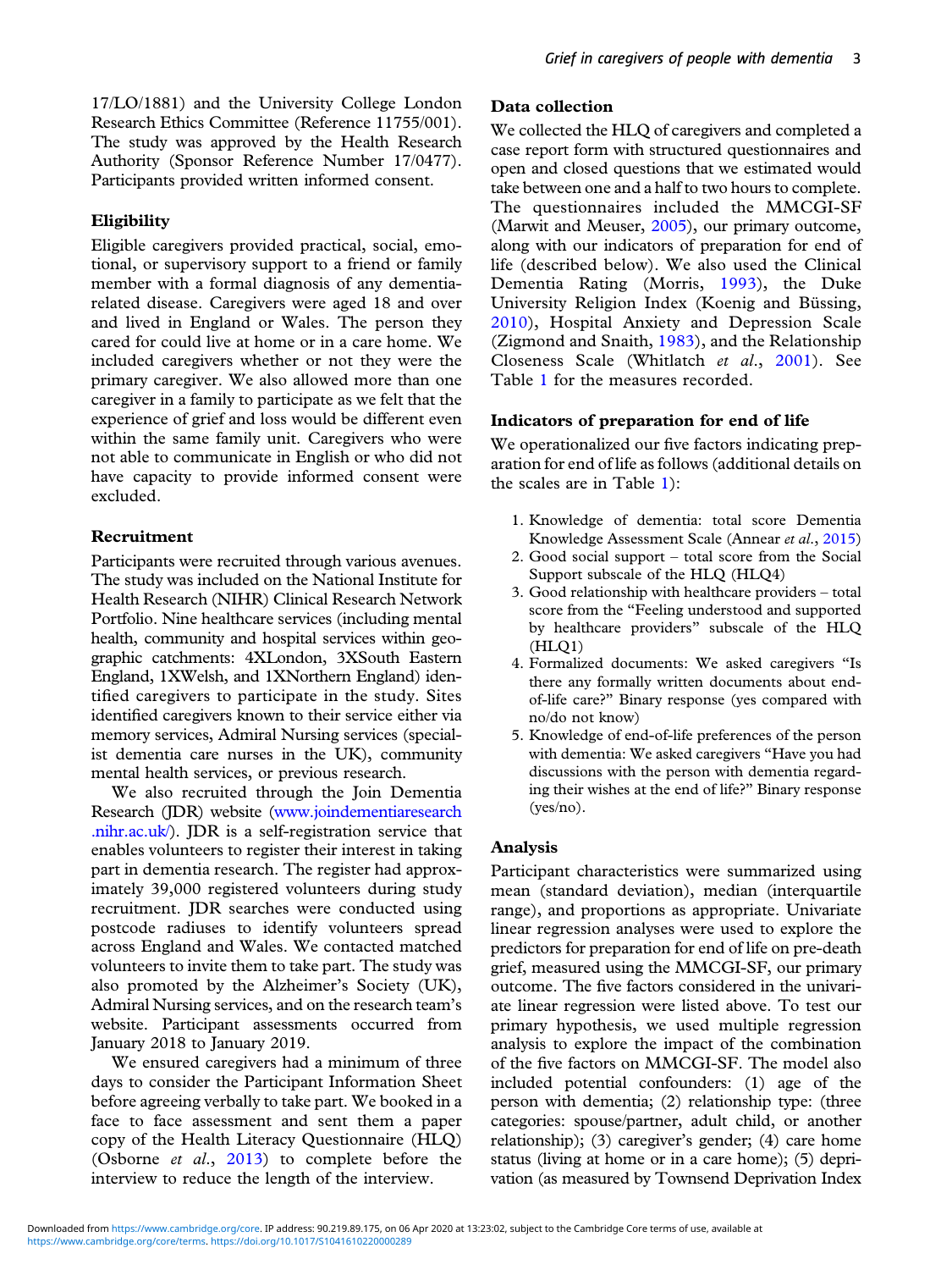#### <span id="page-3-0"></span>Table 1. Interview schedule

| MEASURE                                                                                        | DESCRIPTION                                                                                                                                                                                                                                                                                                              | ANALYSIS                                                                                                                                                                                             |
|------------------------------------------------------------------------------------------------|--------------------------------------------------------------------------------------------------------------------------------------------------------------------------------------------------------------------------------------------------------------------------------------------------------------------------|------------------------------------------------------------------------------------------------------------------------------------------------------------------------------------------------------|
| Clinical Dementia Rating<br>(Morris, 1993)                                                     | Dementia severity based on memory,<br>orientation, judgment and problem<br>solving, community affairs, home and<br>hobbies, and personal care. Possible<br>scores: 0 (no dementia), 0.5<br>(questionable), 1 (mild), 2 (moderate),<br>3 (severe)                                                                         | We combined 0.5 and 1 to form a<br>"mild" group and compared with<br>moderate and severe                                                                                                             |
| Dementia Knowledge Assessment<br>Scale (DKAS) (Annear et al.,<br>2015)                         | 25 statements rated as true, probably true,<br>probably false, false, or don't know; 2<br>points scored for correct statements; 1<br>point for a "probably" true or "probably"<br>false correct response; no points for<br>incorrect responses. Scores range 0-50<br>with a higher score indicating better<br>knowledge. | We used the DKAS total score                                                                                                                                                                         |
| Duke University Religion Index<br>(Koenig and Büssing, 2010)                                   | Five items creating three subscales:<br>Organizational religious activity (one item<br>scored 1-6); nonorganizational religious<br>activity (one item scored $1-6$ ); intrinsic<br>religiosity (three items each scored 1-5 -<br>total score 3-15). Higher scores indicate<br>higher religiosity.                        | We used the item subscale "Intrinsic<br>religiosity" and dichotomized it<br>into scores of 3 "definitely not<br>true" compared with scores 4-15<br>indicating religiosity                            |
| Health Literacy Questionnaire<br>(HLQ) (Osborne et al., 2013)                                  | We used two of the nine subscales. Both<br>were from part 1 with an average score<br>range of 1-4. Higher scores indicate areas<br>of strength. We used the subscales:<br>1. Feeling understood and supported by<br>healthcare providers (HLQ1)<br>2. Social support for health (HLQ4)                                   | We used average scores from the two<br>subscales                                                                                                                                                     |
| Hospital Anxiety and Depression<br>Scale (Zigmond and Snaith,<br>1983)                         | 14 item instrument: 7 items relating to<br>depression and 7 items relating to anxiety.<br>Separate scores for anxiety and depression<br>range from 0 to 21 with higher scores<br>indicating poorer mental health.                                                                                                        | We used scores of 8 and above to<br>indicate caseness for anxiety or<br>depression (Zigmond and Snaith,<br>1983)                                                                                     |
| Marwit-Meuser Caregiver Grief<br>Inventory Short Form (MMCGI-<br>SF) (Marwit and Meuser, 2005) | 18 item instrument with 3X6 item subscales:<br>1. personal sacrifice burden; 2. heartfelt<br>sadness and longing; and 3. worry and felt<br>isolation. Score range: 18-90; subscales:<br>6-30. Higher scores indicate higher grief<br>severity.                                                                           | We used the total score as the<br>primary outcome measure and<br>subscales for exploratory analyses                                                                                                  |
| Relationship Closeness Scale<br>(Whitlatch et al., 2001)                                       | Six items with a score range of $4-24$ with a<br>higher score indicating a closer<br>relationship. Using an approach previously<br>used by Fauth et al. (2012), we asked<br>participants to complete this twice (1)<br>reflecting on relationship before dementia<br>and (2) at the time of the interview.               | We subtracted the pre-dementia<br>score from the current score to<br>create a change score ranging<br>from $-20$ to 20 with a negative<br>score indicating a decline in<br>closeness since dementia. |

calculated from the website: [http://imd-by-postcode](http://imd-by-postcode.opendatacommunities.org) [.opendatacommunities.org,](http://imd-by-postcode.opendatacommunities.org) categorized in deciles from  $1 =$  most deprived to  $10 =$  least deprived); (6) change in relationship closeness; (7) dementia severity; and (8) religiosity. See Table 1 for details on how we operationalized the later three confounders. To determine the important factors in the model, we used backward elimination, with nonsignificant variables removed one by one until only significant  $(p < 0.05)$ variables remained. No consensus exists about the best method for selecting the predictor variables, but backward elimination is generally the preferred method.

The model contained 14 variables. We aimed to recruit 150 participants to achieve the rule of thumb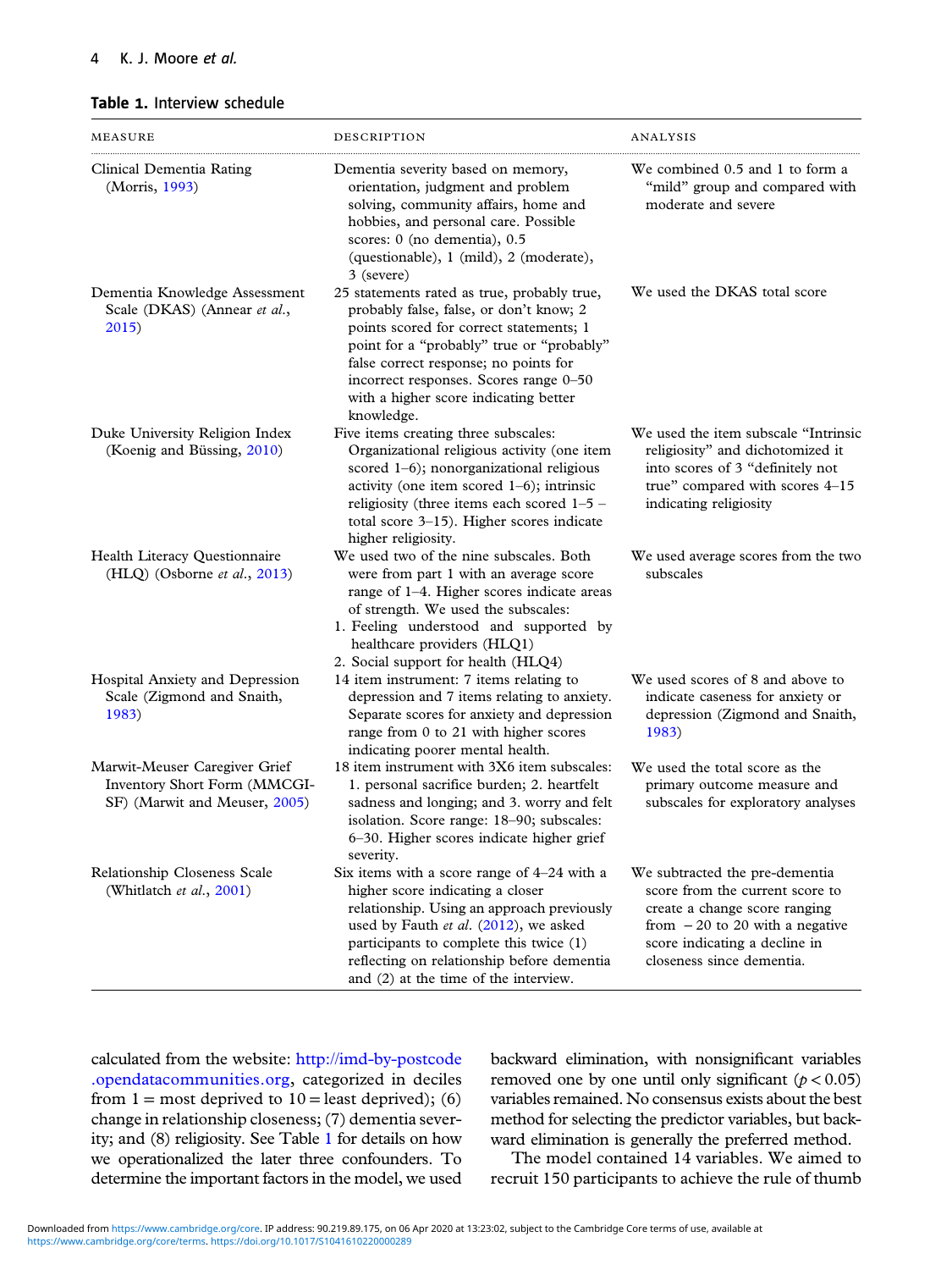of having at least 10 participants per variable. For knowledge of end-of-life preferences and deprivation, we had missing data for one participant. We imputed these missing data points using mean imputation.

Finally, we undertook exploratory analyses by repeating the above regression analysis with each of the three subscales of the MMCGI-SF. The subscales measure different aspects of grief with two incorporating burden and stress and one reflecting loss and sadness. This exploratory analysis examined whether different factors were more or less associated with the different components of pre-death grief. Regression analyses were conducted using Stata statistical software, version 15.

## **Results**

#### Description of participants

We interviewed 150 participants (62%) of a total 242 referred to the research team or who expressed interest in the study. Of the 92 people who did not participate, 22 (24%) were ineligible mainly due to the death of the person with dementia or no formal dementia diagnosis. Twelve (13%) were unable to be contacted by the research team, and 58 (63%) were eligible but refused or were unable to take part (e.g. unable to find the time, ill-health in the family, lack of suitable interview venue, did not respond to follow-up calls). Only three caregivers refused due to concerns about the distressing nature of the study. Although we asked health services to record the number of caregivers they approached, we were not able to obtain this data and therefore are unable to define the sampling frame and response rate. Participants were recruited via memory/mental health services (48%), JDR (39%), and newsletters and general study promotion (13%).

A description of participants is presented in Table [2.](#page-5-0) A third of participants were females caring for their male partner, 13% were males caring for their wife, and one caregiver was caring for his male partner (data not in shown). A further third of participants were women caring for mothers, 7% women caring for fathers, 6% men caring for their mother, and 2% men caring for their father. There were four pairs of related participants (a husband caring for his wife whose daughter also participated, two pairs of daughters caring for their parent whose own daughter also participated [granddaughter of person with dementia], and one pair of sisters caring for a parent).

Table [2](#page-5-0) shows mean MMCGI-SF scores for various factors included in our regression model as well as depression and anxiety.

#### Multiple regression analysis – total grief score

From the multiple regression model (see Table [3](#page-6-0)), only one of the five hypothesized indicators of preparation for end of life was significantly associated with total grief at the 5% significance level: HLQ social support subscale (coef − 6.95, 95% CI  $(-10.22, -3.68); p < 0.001$ ). This finding shows that higher social support was associated with lower total grief. There was some evidence of a negative association between pre-death grief and dementia knowledge (DKAS), but this was not statistically significant ( $p = 0.086$ ).

Three confounders were also significantly associated with higher grief at the 5% significance level: younger age of the person with dementia  $(\text{coef} - 0.25, 95\% \text{ CI } (-0.46, -0.04); p = 0.018);$ greater decline in relationship closeness (coef  $-0.80, 95\% \text{ CI } (-1.22, -0.39); p < 0.001);$ and being a female caregiver (coef 5.18, 95% CI  $(1.10, 9.25); p = 0.013$ .

The final model of independent variables most associated with pre-death grief is shown in Table [4.](#page-6-0) Social support was the only hypothesized factor with a significant association.  $R^2$  for this model was 37.5% indicating that over a third of the variation in the outcome was explained by these four variables. In this final model, we can still see that social support, gender, and change in closeness remain strongly associated with total grief. However, now relationship with the person with dementia instead of age of person with dementia is associated with total grief.

#### Multiple regression analysis – grief subscales

We repeated the regression analysis for each of the MMCGI-SF subscales. Results after backward elimination are reported in Table [5](#page-7-0) (initial model not shown). Of our hypothesized factors, social support was associated with "personal sacrifice and burden" and "worry and felt isolation," while dementia knowledge was associated with "heartfelt sadness and longing."

## **Discussion**

We found limited support for our hypothesis with only one of our five modifiable factors indicating preparation for end of life (social support), being associated with severity of pre-death grief. This resonates with the finding that home palliative care services may lead to improved end-of-life care outcomes for the patient, but do not help alleviate caregiver grief (Gomes et al., [2013](#page-9-0)). Our only hypothesized factor significantly associated with higher pre-death grief was poorer social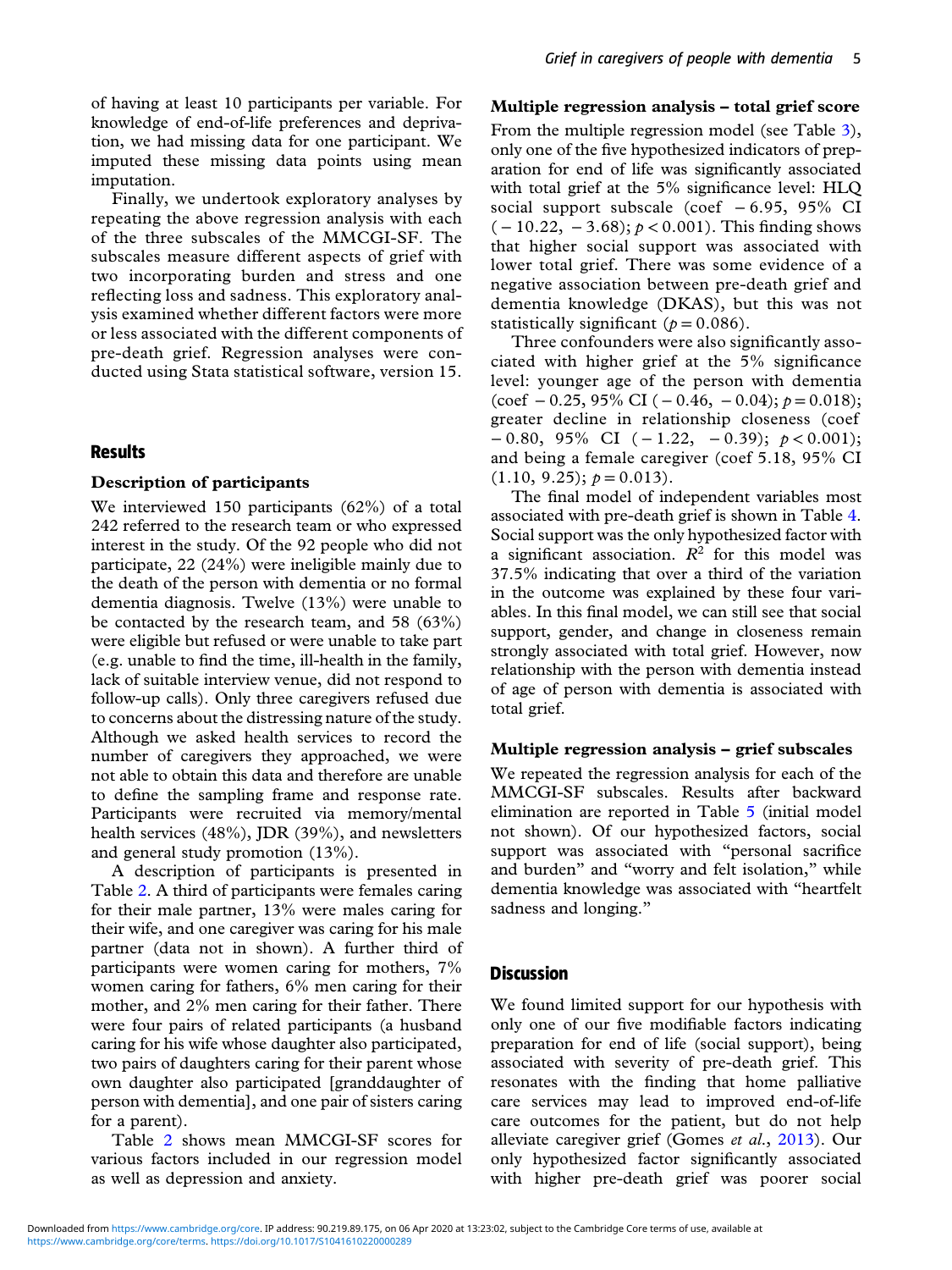## <span id="page-5-0"></span>6 K. J. Moore et al.

#### Table 2. Demographic profile

| CATEGORICAL VARIABLES                                  | N(%)       | MEAN MMCGI-SF (SD)    |
|--------------------------------------------------------|------------|-----------------------|
| All participants                                       | 150 (100)  | 57.6 (12.8)           |
| Gender of caregiver                                    |            |                       |
| Female                                                 | 116 (77.3) | 59.1 (12.8)           |
| Male                                                   | 34 (22.7)  | 52.6 (11.6)           |
| Gender of person with dementia                         |            |                       |
| Female                                                 | 82 (54.7)  | 55.0 (11.7)           |
| Male                                                   | 68 (45.3)  | 60.8(13.4)            |
| Relationship with person with dementia                 |            |                       |
| Spouse                                                 | 70 (46.7)  | 59.5 (12.5)           |
| Adult child                                            | 72 (48.0)  | 57.2 (12.8)           |
| Other <sup>a</sup>                                     | 8(5.3)     | 44.0(6.5)             |
| Dementia severity (CDR)                                |            |                       |
| Mild                                                   | 38 (25.3)  | 57.7 (13.2)           |
| Moderate                                               | 64 (42.7)  | 57.5 (12.4)           |
| Severe                                                 | 48 (32.0)  | 57.6 (13.2)           |
| Where does person with dementia live?                  |            |                       |
| Live at home with participant caregiver                | 72 (48.0)  | 59.3 (12.7)           |
| Lives at home with others/alone                        | 37 (24.7)  | 55.9 (14.0)           |
| Care home/supported accommodation                      | 41 (27.3)  | 56.2 (11.7)           |
| Rurality                                               |            |                       |
| Urban Major Conurbation                                | 70 (47.0)  | 56.0 (12.9)           |
| Urban City and Town                                    | 62 (41.6)  | 58.9 (12.8)           |
| Rural <sup>b</sup>                                     | 17(11.4)   | 59.9 (12.8)           |
| End-of-life care discussions with person with dementia |            |                       |
| N <sub>0</sub>                                         | 62 (41.6)  | 56.9 (13.6)           |
| Yes                                                    | 87 (58.4)  | 58.2 (12.3)           |
| Formalized documents of end-of-life care               |            |                       |
| No                                                     | 79 (52.7)  | 57.6 (13.4)           |
| Not sure                                               | 8(5.3)     | 48.6 $(8.8)$          |
| Yes                                                    | 63 (42.0)  | 58.7 (12.2)           |
| Religiosity                                            |            |                       |
| 3                                                      | 74 (49.3)  | 59.1 (12.3)           |
| $4 - 15$                                               | 76 (50.7)  | 56.1 (13.2)           |
| Depression and anxiety                                 |            |                       |
| Depressive symptoms (HADS $\geq$ 8)                    | 44 (29.3)  | 68.2(9.8)             |
| Anxiety symptoms (HADS $\geq$ 8)                       | 78 (52.0)  | 64.3 (11.2)           |
| Numeric variables                                      |            | Mean $(SD)$           |
| Age of caregiver; age of person with dementia          |            | 63.0(12.1); 80.3(9.7) |
| Dementia knowledge (DKAS score)                        |            | 34.8 (7.0)            |
| Social support (HLQ4)                                  |            | 2.7(0.6)              |
| Good relationship with providers (HLQ1)                |            | 2.7(0.7)              |
| Change in closeness                                    |            | $-3.6(4.4)$           |
| Deprivation                                            |            | 6.6(2.7)              |

Abbreviations: CDR, clinical dementia rating; HADS, hospital anxiety and depression scale; DKAS, dementia knowledge assessment scale; MMCGI-SF, Marwit-Meuser caregiver grief inventory short form; HLQ, health literacy questionnaire; HLQ4, HLQ subscale 4 (social support for health); HLQ1, HLQ subscale 1 (feeling understood and supported by healthcare providers); SD, standard deviation.

<sup>a</sup> Included: siblings (*n* = 3), granddaughters (*n* = 2), a niece, a nephew, and an ex-spouse.<br><sup>b</sup> Includes: Urban City and Town in a sparse setting, Rural Town and Fringe, Rural Village, Rural Hamlets, and Isolated Dwe

support. While social support may help caregivers prepare for end of life, it may have a more direct relationship to grief by providing caregivers an emotional outlet to help process their grief. This would be reflective of a public health model that suggests most people adapt and cope with grief through the support from their social network rather than formal or professional services (Aoun et al., [2012](#page-9-0)).

There was a trend toward better knowledge of dementia being associated with lower levels of predeath grief, and this reached significance in our exploratory analysis for the subscale "heartfelt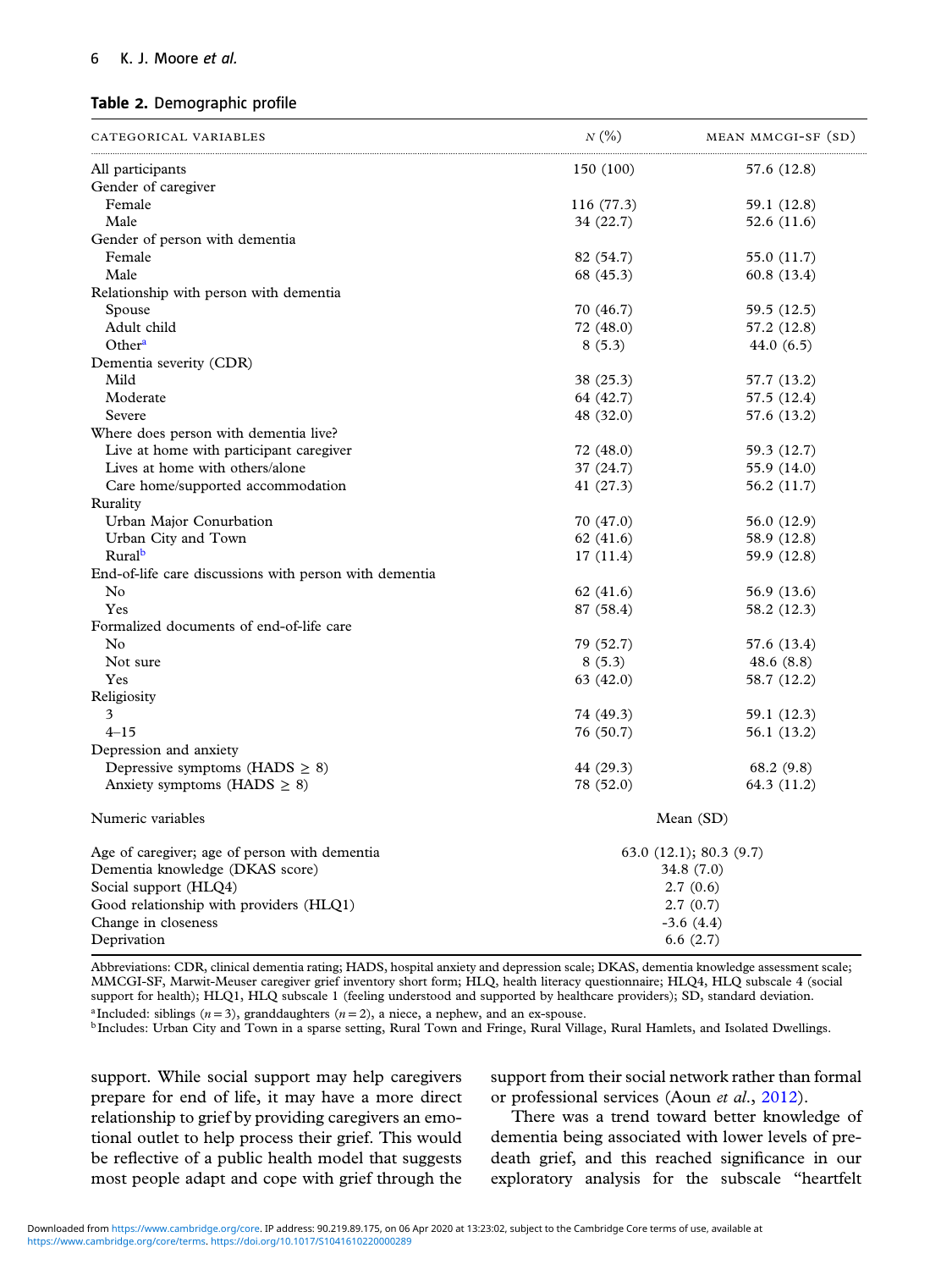<span id="page-6-0"></span>

|  |  |  |  |  |  | Table 3. Univariate and multiple regression analysis for total MMCGI-SF score |  |
|--|--|--|--|--|--|-------------------------------------------------------------------------------|--|
|--|--|--|--|--|--|-------------------------------------------------------------------------------|--|

|                                               | UNIVARIATE ANALYSES           |           | MULTIPLE REGRESSION ANALYSES    |         |
|-----------------------------------------------|-------------------------------|-----------|---------------------------------|---------|
|                                               | COEFFICIENT $(95\%$ CI)       |           | $P$ -VALUE COEFFICIENT (95% CI) | P-VALUE |
| Indicators of preparation for end of life     |                               |           |                                 |         |
| 1. Dementia knowledge (DKAS score)            | $-0.27$ ( $-0.57$ , 0.16)     | 0.064     | $-0.23$ ( $-0.49$ , 0.03)       | 0.086   |
| 2. Social support (HLQ4)                      | $-10.19(-13.14, -7.25)$       | $<$ 0.001 | $-6.95$ ( $-10.22, -3.68$ )     | < 0.001 |
| 3. Good relationship with providers<br>(HLQ1) | $-5.85$ ( $-8.60, -3.11$ )    | $<$ 0.001 | $-1.36(-4.18, 1.47)$            | 0.343   |
| 4. Formalized documents of EOLC               |                               |           |                                 |         |
| No or not sure (ref).                         | 0.00                          |           | 0.00                            |         |
| Yes                                           | $1.88(-2.31, 6.06)$           | 0.377     | $1.09(-2.91, 5.08)$             | 0.591   |
| 5. EOLC discussions with person w dementia    |                               |           |                                 |         |
| No $(ref.)$                                   | 0.00                          |           | 0.00                            |         |
| Yes                                           | $1.26(-2.94, 5.46)$           | 0.555     | $0.85(-2.80, 4.51)$             | 0.645   |
| Confounders                                   |                               |           |                                 |         |
| Gender of caregiver                           |                               |           |                                 |         |
| Male (ref).                                   | 0.00                          |           | 0.00                            |         |
| Female                                        | 6.43(1.60, 11.27)             | 0.009     | 5.18(1.10, 9.25)                | 0.013   |
| Where does person with dementia live?         |                               |           |                                 |         |
| Other location (ref.)                         | 0.00                          |           | 0.00                            |         |
| Live at home                                  | $1.99(-2.64, 6.63)$           | 0.397     | $1.79(-2.88, 6.45)$             | 0.450   |
| Age of person with dementia                   | $-0.16$ ( $-0.38$ , 0.05)     | 0.128     | $-0.25$ ( $-0.46$ , $-0.04$ )   | 0.018   |
| Change in closeness                           | $-1.05$ ( $-1.49$ , $-0.61$ ) | $<$ 0.001 | $-0.80$ ( $-1.22$ , $-0.39$ )   | < 0.001 |
| Dementia severity (CDR)                       |                               | 0.999     |                                 | 0.8483  |
| Mild (ref)                                    | 0.00                          |           | 0.00                            |         |
| Moderate                                      | $-0.13$ ( $-5.34$ , 5.09)     |           | $0.54(-3.97, 5.06)$             |         |
| Severe                                        | $-0.03$ ( $-5.34$ , 5.09)     |           | $1.58(-4.04, 7.21)$             |         |
| Religiosity                                   |                               |           |                                 |         |
| 3                                             | 0.00                          |           | 0.00                            |         |
| $4 - 15$                                      | $-2.96(-7.08, 1.15)$          | 0.157     | $-0.95$ ( $-4.40$ , 2.49)       | 0.585   |
| Relationship with person with dementia        |                               | 0.004     |                                 | 0.0691  |
| Spouse (ref.)                                 | 0.00                          |           | 0.00                            |         |
| Adult child                                   | $-2.31(-6.42, 1.81)$          |           | $0.54 (-3.86, 4.95)$            |         |
| Other                                         | $-15.53 (-24.7, -6.38)$       |           | $-8.91(-16.94, -0.89)$          |         |
| Deprivation                                   | $-0.27$ ( $-1.03$ , 0.49)     | 0.485     | $-0.43$ ( $-1.09$ , 0.24)       | 0.207   |

Note: The bold represents  $P < 0.05$ .

Abbreviations: CI, confidence interval; DKAS, dementia knowledge assessment scale; HLQ, health literacy questionnaire; HLQ4, HLQ subscale 4 (social support for health); HLQ1, HLQ subscale 1 (feeling understood and supported by healthcare providers); EOLC, end-of-life care; CDR, clinical dementia rating; ref., reference group.

| Table 4. Final model of independent variables most associated with total MMCGI-SF score |  |  |  |  |  |  |  |  |  |
|-----------------------------------------------------------------------------------------|--|--|--|--|--|--|--|--|--|
|-----------------------------------------------------------------------------------------|--|--|--|--|--|--|--|--|--|

|                                        | <b>COEFFICIENT</b> | $95\%$ CI       | P-VALUE |
|----------------------------------------|--------------------|-----------------|---------|
| Social support (HLQ4)                  | $-8.46$            | $-11.24, -5.68$ | < 0.001 |
| Gender of caregiver                    |                    |                 |         |
| Male (ref.)                            | 0.00               |                 |         |
| Female                                 | 4.71               | 0.66, 8.75      | 0.023   |
| Closeness change                       | $-0.77$            | $-1.16, -0.37$  | < 0.001 |
| Relationship with person with dementia |                    |                 |         |
| Spouse (ref.)                          | 0.00               |                 | 0.027   |
| Adult child                            | $-1.32$            | $-4.85, 2.20$   |         |
| $O$ ther                               | $-10.63$           | $-18.34, -2.92$ |         |

Abbreviations: CI, confidence interval; ref., reference group.

Using backwards elimination at the 5% level, the factors

were removed in the following order: (1) dementia severity,

(2) knowledge of end-of-life care preferences, (3) religiosity,

(4) live at home, (5) is there any formal last power of attorney or other documents, (6) feeling understood, (7) DKAS

score, (8) age of person with dementia.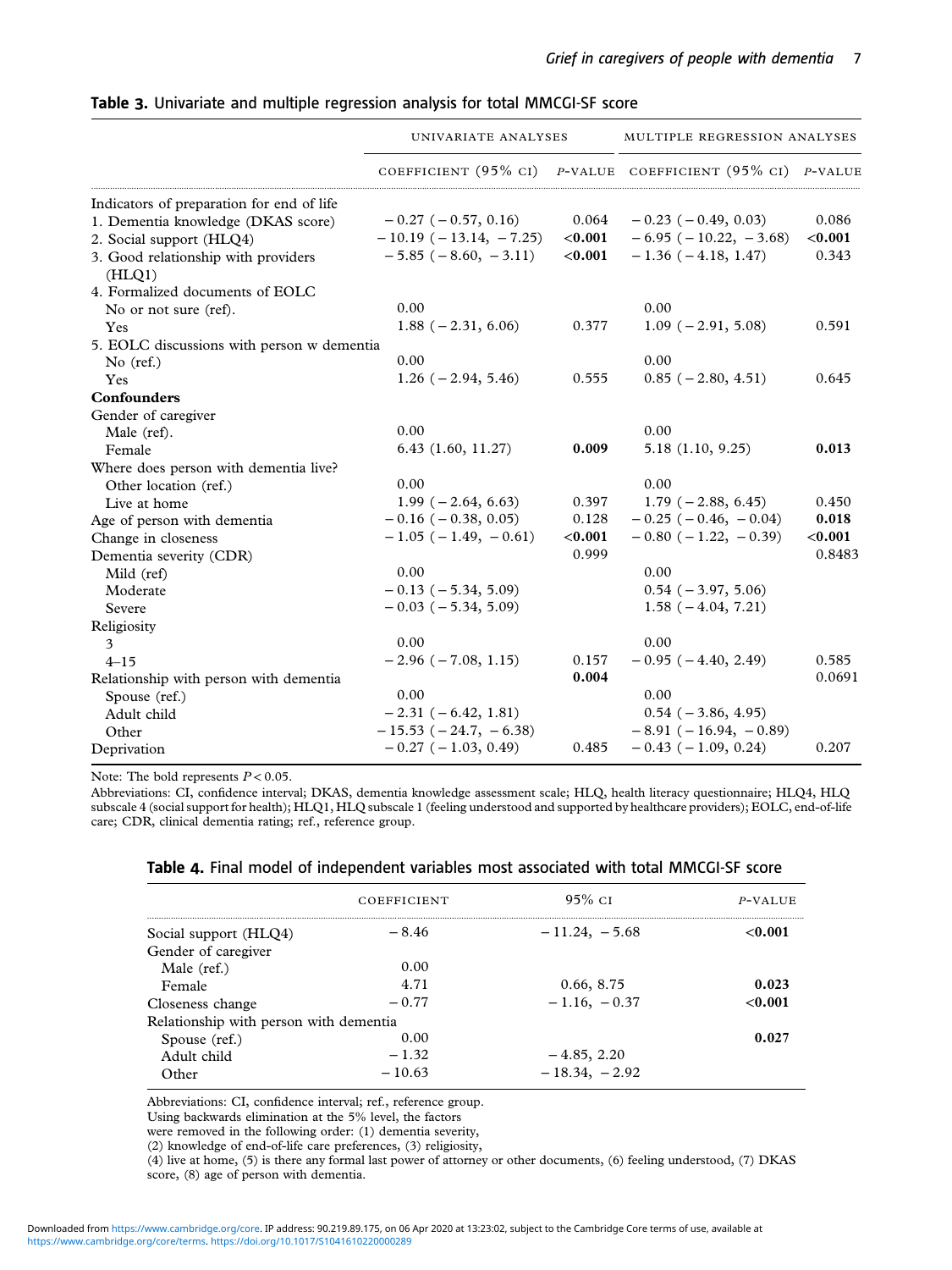<span id="page-7-0"></span>

| RESULTS FOR SUBSCALES                                       | PERSONAL SACRIFICE BURDEN           |         | HEARTFELT SADNESS AND LONGING |            | WORRY AND FELT ISOLATION                      |                  |
|-------------------------------------------------------------|-------------------------------------|---------|-------------------------------|------------|-----------------------------------------------|------------------|
|                                                             | 5% cr)<br>COEFFICIENT <sup>(9</sup> | P-VALUE | COEFFICIENT (95% CI)          | P-VALUE    | COEFFICIENT (95% CI)                          | P-VALUE          |
| Knowledge of dementia (DKAS score)<br>Social support (HLQ4) | $-3.62(-4.83, -2.41)$               | < 0.001 | $-0.11(-1.011) - 0.00$        | 0.043      | $-0.10(-0.10) - 0.01$<br>$-3.94(-4.93,-2.95)$ | < 0.001<br>0.037 |
| Gender of caregiver<br>Male (ref.)                          |                                     |         | 0.00                          |            |                                               |                  |
| Female                                                      |                                     |         | 2.75(1.04, 4.47)              | 0.002      |                                               |                  |
| Age of person with dementia (years)                         |                                     |         | $(0000 - 910) - 8000 -$       | 0.038      | $-0.10(-0.18,-0.03)$                          | 0.005            |
| Change in closeness                                         |                                     |         | $-0.50(-0.67,-0.34)$          | ${<}0.001$ | $-0.18 (-0.32, -0.04)$                        | 0.015            |
| Relationship with person with dementia                      |                                     |         |                               |            |                                               |                  |
| Spouse (ref.)                                               | 0.00                                | 0.003   |                               |            | 0.00                                          | 0.012            |
| Adult child                                                 | $-0.00$<br>$-1.52(-3.03,$           |         |                               |            | 1.55(0.122, 2.97)                             |                  |
| Other                                                       | 2.11)<br>$-5.50(-8.89,$             |         |                               |            | $-2.16(-4.92, 0.61)$                          |                  |

sadness and longing." Educational interventions for caregivers of people with dementia are a commonly tested intervention; however, improved knowledge, the direct outcome expected of an educational intervention, is often ignored. Our systematic review of educational interventions on the progression of dementia found only two of eleven studies measured dementia knowledge as an outcome, while all studies measured outcomes of burden and depression (Moore *et al.*, [2019\)](#page-10-0). Given that only 39% of participants (data not shown) in the current study accurately identified dementia as life shortening, it appears that the availability and effectiveness of caregiver education interventions require review and consideration of health literacy.

Having a good relationship with healthcare providers was associated with pre-death grief in the univariate but not the multiple regression, suggesting intercorrelations of this variable with other predictor variables in the multiple regression. Further investigation is needed in how support from healthcare professionals influences preparation for end of life. We considered dementia severity may impact on quality of relationships, but our measure of relationship with health providers showed similar scores for all levels of dementia severity (no statistical test).

Formally written documents about end-of-life care and knowledge of end-of-life preferences of the person with dementia were not associated with pre-death grief. Mean MMCGI-SF scores were very similar but slightly higher for those who had discussions and formal documents in place – the reverse of our hypothesized direction. This is possibly due to these documents and discussions being more likely to occur in advanced stages of disease (Lamahewa et al., [2017](#page-10-0)), but dementia severity did not impact on pre-death grief. During interviews we found that when people had discussed end-of-life preferences with the person with dementia, discussions tended to focus on arrangements after death rather than preparing for care before death. These discussions therefore may not help prepare the caregiver for becoming a proxy decision maker as health declines and decisions about treatment come to the fore; a potentially stressful situation for caregivers (Davies et al., [2014\)](#page-9-0).

Despite the potential benefits of end-of-life discussions with caregivers, many people find these topics difficult (Dening et al., [2013;](#page-9-0) Hirschman et al., [2008\)](#page-10-0). Caregivers struggle to formalize in writing future wishes on behalf of the person with dementia and professionals tend to be reluctant to initiate end-of-life discussions (Almack et al., [2012](#page-9-0)). It is possible that while caregivers in this study may have had discussions, the discussions may have been upsetting or unhelpful in preparing caregivers for end-of-life care. This could explain the lack of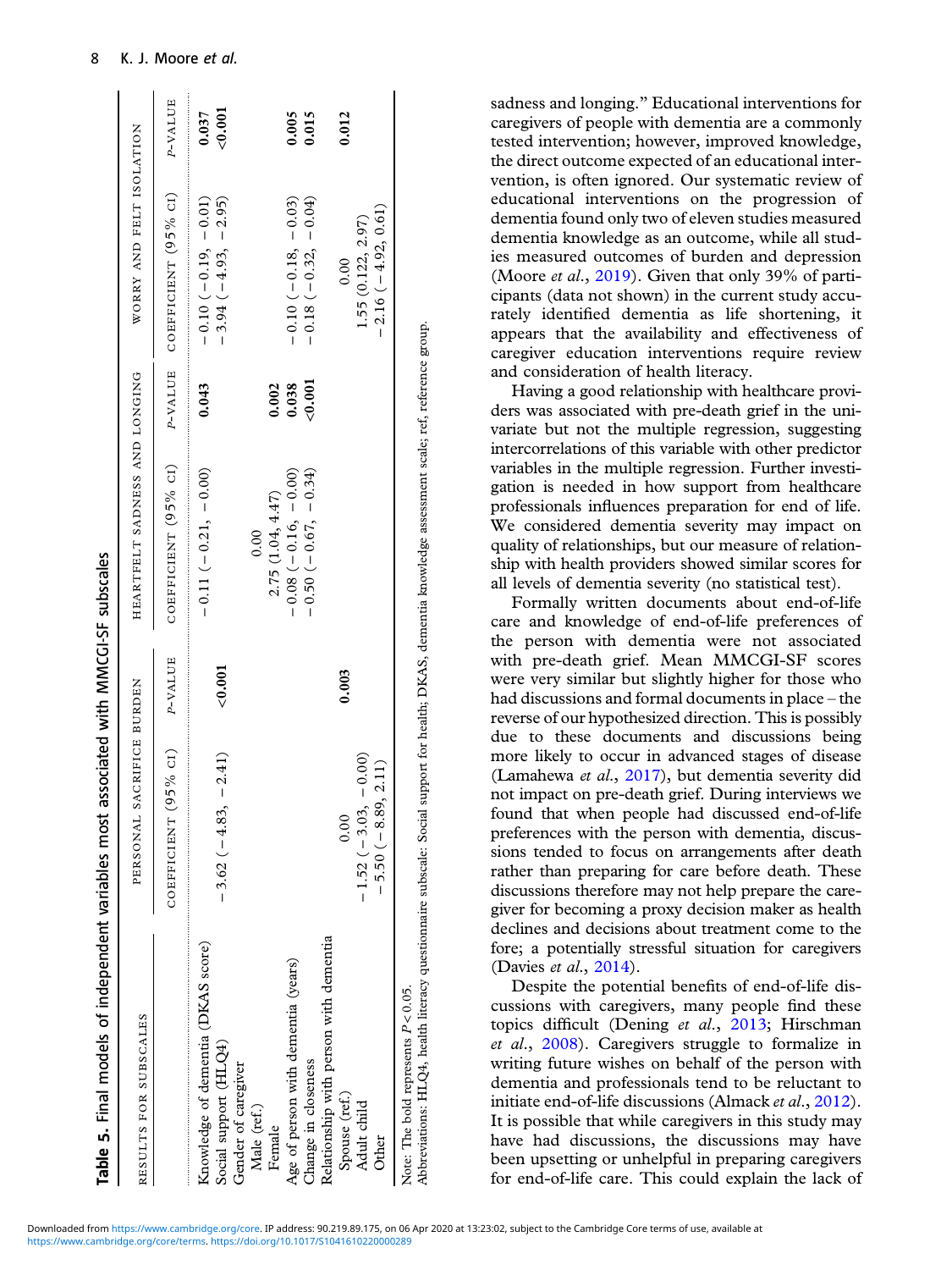relationship with pre-death grief. Developing an Advance Care Plan is difficult in dementia and further research needs to inform how plans can be practically implemented to have positive impacts for people with dementia and their caregivers (Harrison Dening *et al.*, [2011\)](#page-9-0).

Other nonmodifiable factors in our model were shown to be associated with pre-death grief. Females experienced higher levels of pre-death grief than males and may have implications for how interventions are targeted and delivered. Relationship type was also found to be significant. Mean MMCGI-SF scores show only a small difference between spouses and adult children; however, those who had seconddegree relationships such as granddaughter, niece, or sibling reported much lower levels of pre-death grief possibly due to lower familial closeness. Unsurprisingly, those who reported greater declines in the closeness of their relationship since dementia also experienced higher levels of pre-death grief. Older age of the person with dementia was associated with lower pre-death grief for the subscales: "heartfelt sadness and longing"; and "worry and felt isolation." It was also significant in the initial regression of the total grief score but not after backward elimination. Clinicians should be aware that some characteristics will put caregivers at greater risk of higher pre-death grief. The MMCGI-SF may be a useful method for identifying caregivers needing emotional support for pre-death grief.

Caregivers in our study had an average MMCGI-SF score of 58. A score of 54 and above shows that on average caregivers somewhat agree with all 18 indicators of grief suggesting a high level of grief and potentially the need for increased support. To date there has not been a MMCGI-SF cutoff identified to indicate those in need of additional support for grief.

#### Strengths and limitations

We were able to recruit our target sample size to enable power to test our hypothesis. We aimed to recruit a sample of caregiver's representative of those caring for a person with dementia in the UK. The demographic features of our sample appear similar to the broader caregiver population providing support for a representative population. However, relying on clinical teams and JDR for recruitment may have led to some bias. Clinicians may have focused on recruiting caregivers who were experiencing higher levels of grief as this was the topic of the study; conversely, they may have avoided asking caregivers who they felt were struggling with grief. We did, however, have caregivers with high and low/ no grief, which is important for a regression analysis to examine associated factors.

As there is currently no suitable tool to measure preparedness for the death among caregivers of peo-ple with dementia (Durepos et al., [2019\)](#page-9-0), we selected variables that were consistent with the literature on common domains reflecting preparation for end of life. We chose variables that were potentially modifiable to guide development of interventions to support caregivers to prepare for end of life and adjust to predeath grief. However, our factors may not provide a good indication of preparation for end of life. Some studies have simply asked people whether or not they feel prepared (Hebert et al., [2006](#page-9-0)a) given there may be individual variation in how people judge whether they are prepared. For descriptive purposes, we asked caregivers whether they felt emotionally and practically prepared for end of life; however, we did not include these questions in the model as we felt that this would not be helpful in informing interventions. The development of a validated tool to assess death preparedness reliably was in progress during this study (Durepos *et al.*,  $2019$ ) and will help to advance research in this area.

Another limitation is that we did not adjust for Type 1 errors due to the exploratory nature of the analysis. As a cross-sectional study, we are unable to infer directionality or causality. For example, we are unable to determine whether social support helps reduce grief, or lower grief helps carers maintain their social network.

## Conclusion

While previous research has shown a relationship between preparation for end of life and post-death complicated grief, this is the first study to explore this relationship in pre-death grief. We found limited support for our hypothesis that modifiable factors indicating preparation for end of life are associated with lower pre-death grief in caregivers of people with dementia. It is still important, however, to help caregivers prepare for end of life. Future research should examine whether preparing caregivers for end of life can be achieved while also helping them cope with grief and loss. Services and future research should explore strategies for enhancing caregivers' social support and networks to reduce pre-death grief and promote effective educational interventions about the progression of dementia.

#### Acknowledgments

We would like to thank the caregivers who took time to participate in this study and the services and JDR that supported recruitment. We would also like to thank Dr Marilyn Relf, Dr Karen Harrison-Dening,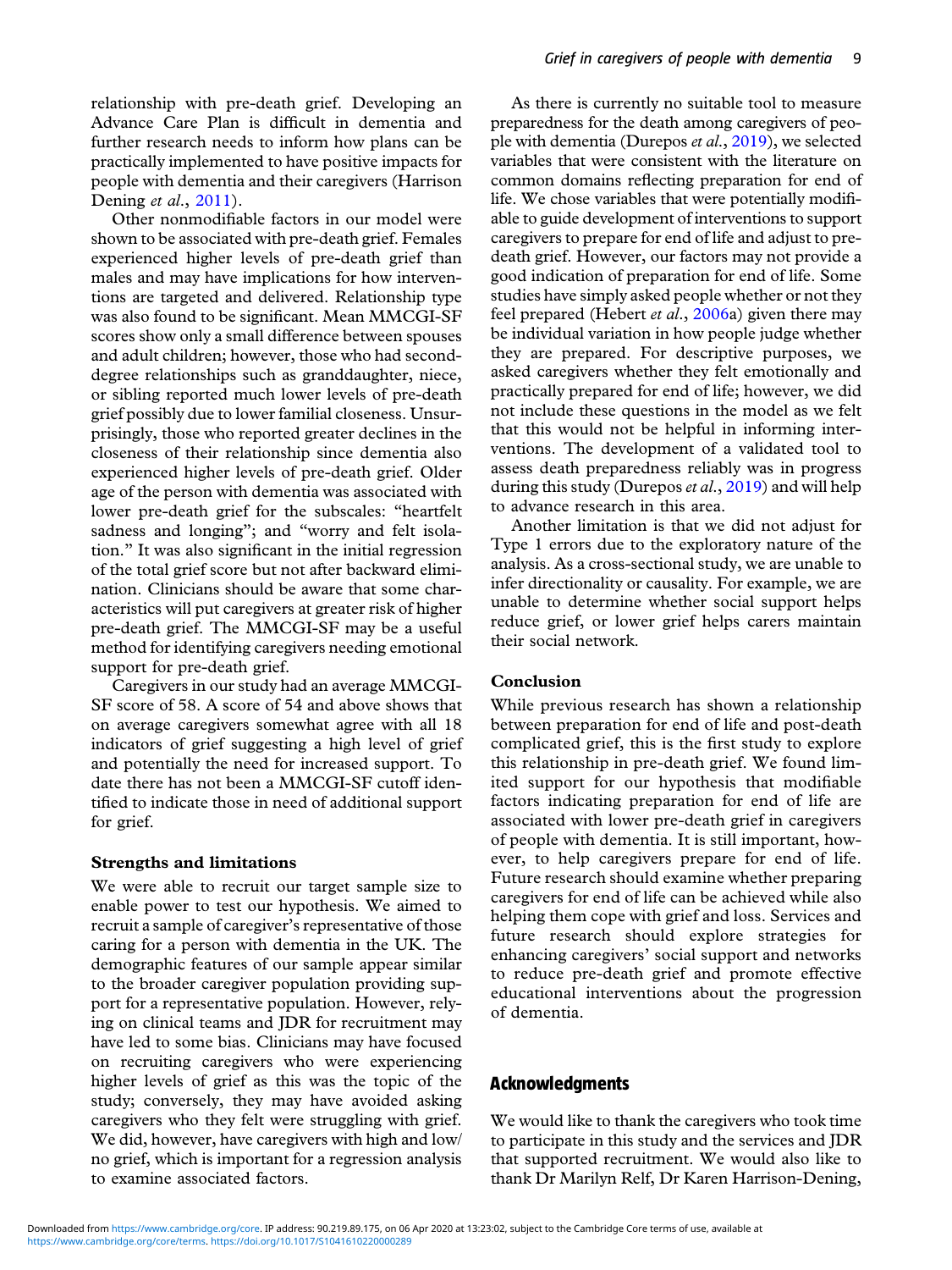<span id="page-9-0"></span>Dr Nathan Davies, Associate Professor Briony Dow and members of the Expert by Experience panel who provided guidance and advice on this study.

## Conflict of interest

None.

# Source of funding

This work was supported by a Fellowship from the Alzheimer's Society, UK (grant number 325: AS-SF-16-004) to KJM and SC; Marie Curie core grant (grant number MCCC-FCO-16-U) to ELS and VV; National Institute for Health Research Biomedical Research Centre and Camden and Islington National Health Service Foundation Trust to CC. The authors have not entered into an agreement with the funding organization that has limited their ability to complete the research as planned and published the results. The authors have had full control of all the primary data, and the authors are willing to allow the journal to review their data if requested.

# Description of authors' roles

The study was designed and conceived by KJM, VV, CC, MK, and ELS. Recruitment of participants and data collection were undertaken by SC and KJM. Statistical analysis was overseen by VV, and analysis was undertaken by VV, KJM, and SC. The manuscript was prepared by KJM and critically reviewed and approved by all authors.

# References

- Abreu, W., Tolson, D., Jackson, G. A. and Costa, N. (2018). A cross-sectional study of family caregiver burden and psychological distress linked to frailty and functional dependency of a relative with advanced dementia. Dementia, 19, 301–318. doi: [10.1177/1471301218773842.](https://doi.org/10.1177/1471301218773842)
- Afram, B., Verbeek, H., Bleijlevens, M. H. and Hamers, J. P. (2014). Needs of informal caregivers during transition from home towards institutional care in dementia: a systematic review of qualitative studies. International Psychogeriatrics, 1–12. doi: [10.1017/s1041610214002154.](https://doi.org/10.1017/s1041610214002154)
- Almack, K., Cox, K., Moghaddam, N., Pollock, K. and Seymour, J. (2012). After you: conversations between patients and healthcare professionals in planning for end of life care. BMC Palliative Care, 11, 15. doi: [10.1186/1472-](https://doi.org/10.1186/1472-684x-11-15) [684x-11-15.](https://doi.org/10.1186/1472-684x-11-15)
- Annear, M. J. et al. (2015). Dementia knowledge assessment scale: development and preliminary psychometric properties. Journal of the American Geriatrics Society, 63, 2375–2381. doi: [10.1111/jgs.13707](https://doi.org/10.1111/jgs.13707).
- Aoun, S.M., Breen, L. J., O'Connor, M., Rumbold, B. and Nordstrom, C. (2012). A public health approach to bereavement support services in palliative care. Australian and New Zealand Journal of Public Health, 36, 14-16. doi: [10](https://doi.org/10.1111/j.1753-6405.2012.00825.x) [.1111/j.1753-6405.2012.00825.x.](https://doi.org/10.1111/j.1753-6405.2012.00825.x)
- Barry, L. C., Kasl, S. V. and Prigerson, H. G. (2002). Psychiatric disorders among bereaved persons: the role of perceived circumstances of death and preparedness for death. The American Journal of Geriatric Psychiatry, 10, 447–457. doi: [10.1097/00019442-200207000-00011](https://doi.org/10.1097/00019442-200207000-00011).
- Blandin, K. and Pepin, R. (2017). Dementia grief: a theoretical model of a unique grief experience. Dementia, 16, 67–78. doi: [10.1177/1471301215581081](https://doi.org/10.1177/1471301215581081).
- Breen, L. J., Aoun, S. M., O'Connor, M., Howting, D. and Halkett, G. K. B. (2018). Family caregivers' preparations for death: a qualitative analysis. *Journal of* Pain and Symptom Management, 55, 1473–1479. doi: [10](https://doi.org/10.1016/j.jpainsymman.2018.02.018) [.1016/j.jpainsymman.2018.02.018](https://doi.org/10.1016/j.jpainsymman.2018.02.018).
- Chan, D., Livingston, G., Jones, L. and Sampson, E. L. (2013). Grief reactions in dementia carers: a systematic review. International Journal of Geriatric Psychiatry, 28, 1–17. doi: [10.1002/gps.3795.](https://doi.org/10.1002/gps.3795)
- Cuijpers, P. (2005). Depressive disorders in caregivers of dementia patients: a systematic review. Aging and Mental Health, 9, 325–330. doi: [10.1080/13607860500090078.](https://doi.org/10.1080/13607860500090078)
- Davies, N., Maio, L., Rait, G. and Iliffe, S.(2014). Quality end-of-life care for dementia: what have family carers told us so far? A narrative synthesis. Palliative Medicine, 28, 919–930. doi: [10.1177/0269216314526766](https://doi.org/10.1177/0269216314526766).
- Dening, K., Jones, L. and Sampson, E. L. (2013). Preferences for end-of-life care: a nominal group study of people with dementia and their family carers. Palliative Medicine, 27, 409–17. doi: [10.1177/0269216312464094](https://doi.org/10.1177/0269216312464094).
- Durepos, P., Ploeg, J., Akhtar-Danesh, N., Sussman, T., Orr, E. and Kaasalainen, S. (2019). Caregiver preparedness for death in dementia: an evaluation of existing tools. Aging and Mental Health, 1–10. doi: [10.1080/](https://doi.org/10.1080/13607863.2019.1622074) [13607863.2019.1622074](https://doi.org/10.1080/13607863.2019.1622074).
- Fauth, E. et al. (2012). Caregivers' relationship closeness with the person with dementia predicts both positive and negative outcomes for caregivers' physical health and psychological well-being. Aging and Mental Health, 16, 699–711. doi: [10.1080/13607863.2012.678482](https://doi.org/10.1080/13607863.2012.678482).
- Gomes, B., Calanzani, N., Curiale, V., McCrone, P. and Higginson, I. J. (2013). Effectiveness and costeffectiveness of home palliative care services for adults with advanced illness and their caregivers. Cochrane Database of Systematic Reviews, 6, Cd007760. doi: [10.1002/14651858](https://doi.org/10.1002/14651858.CD007760.pub2) [.CD007760.pub2](https://doi.org/10.1002/14651858.CD007760.pub2).
- Harrison Dening, K., Jones, L. and Sampson, E. L. (2011). Advance care planning for people with dementia: a review. International Psychogeriatrics, 23, 1535–1551. doi: [10.1017/s1041610211001608](https://doi.org/10.1017/s1041610211001608).
- Harrison Dening, K., King, M., Jones, L., Vickestaff, V. and Sampson, E. L. (2016). Advance care planning in dementia: do family carers know the treatment preferences of people with early dementia? PLoS ONE, 11, e0159056. doi: [10.1371/journal.pone.0159056.](https://doi.org/10.1371/journal.pone.0159056)
- Hebert, R. S., Dang, Q. and Schulz, R. (2006a). Preparedness for the death of a loved one and mental health in bereaved caregivers of patients with dementia: findings